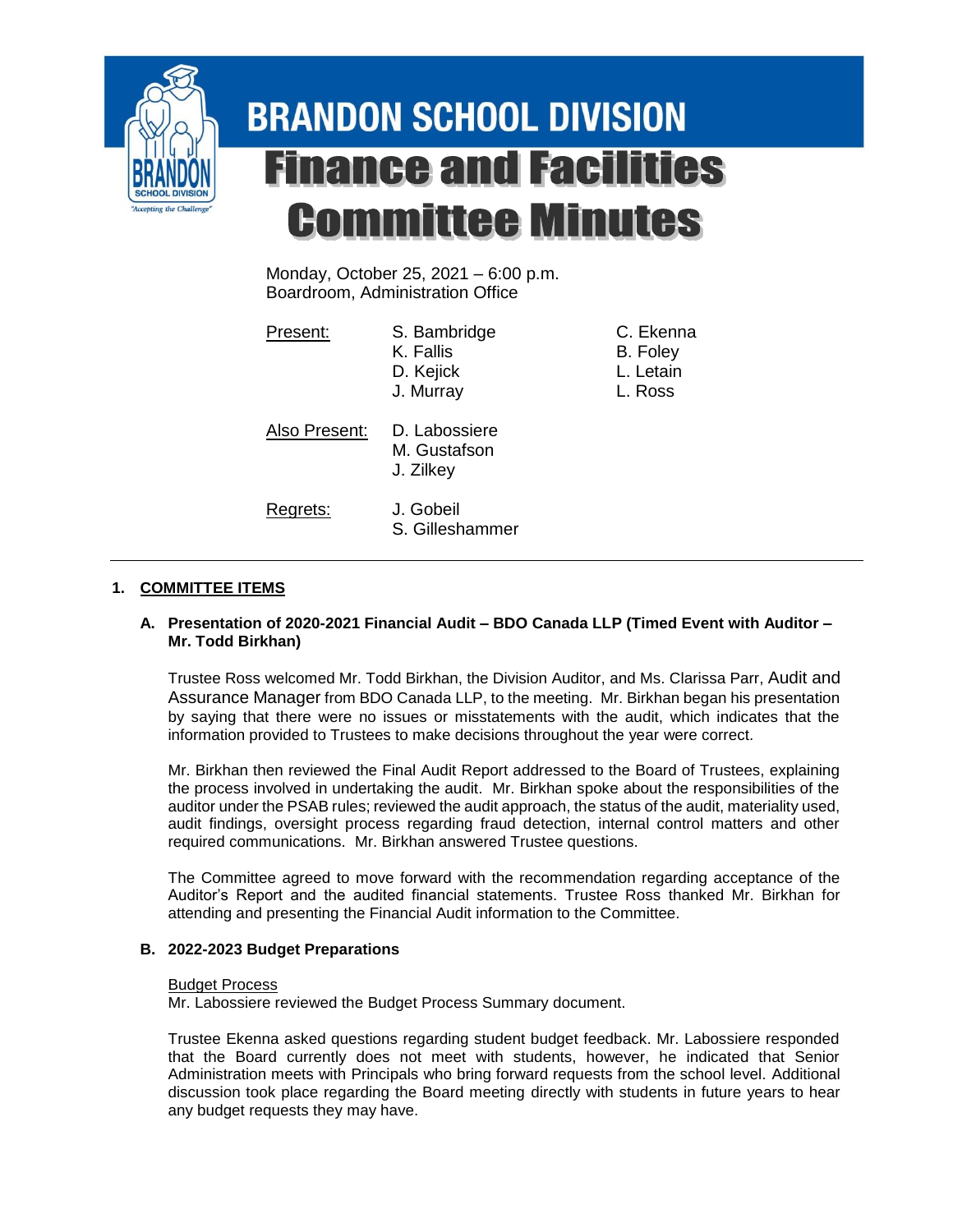#### Budget Breakdown

Mr. Labossiere reviewed the Budget Breakdown of the current budget and the impact of salary settlements on the upcoming budget. He also noted that over 86% of the Division budget is in salaries and benefits.

#### 2022-2023 Budget Preparation Memo

Mr. Labossiere reviewed the memo he provided to the Committee, which noted the following factors that will be taken into consideration while building the budget:

#### **Expenses:**

- **Inflation impact** on expenses Manitoba Consumer Price Index (CPI) average increase for the months of January to September 2021 was 2.8% exceeding the 5-year average of 1.6% and the 10- and 20-year average of 1.8%. This CPI increase will have implications on:
	- $\circ$  controllable expenditures less buying power (assuming no change in budget)
	- o non-controllable expenditures higher costs
	- $\circ$  salaries/benefits higher costs as COLA is tied to the CPI
- **Enrollment** has steadily increased over the years except for 2020/2021 and 2021/2022 school years which are impacted by the COVID-19 pandemic. Costs for supplies, staffing, and services are impacted by enrollment changes.
- **Non-controllable expenditures** such as:
	- $\circ$  Utilities water, natural gas, hydro, garbage utility rates continue to increase and are subject to usage of our building and number of students and staff
	- $\circ$  Fuel / Propane for buses and vehicles The price of propane in October has increase by 56.8% (from \$0.56 to \$0.88) over last year.
	- $\circ$  Property & vehicle insurance Property and Liability Insurance increased by 20% (\$59,000) for 2021-2022 and is anticipated to increase further for 2022-2023.
	- o Property Taxes
- **Controllable expenditures** consist of expenditures such as professional development, office supplies, cleaning supplies, information technology and equipment. Over the past 5 years (2016-2020 calendar year) the Board has provided direction to increase the associated budgets by an average of 1.1% (no increase in last 2 years) whereas the CPI increased by 1.6% during that time.
- **School instructional budgets** provide funds to schools for items such as learning resources, curriculum materials, supplies, photocopiers, school PD and field trips. These budgets are mainly based on enrollment and grants.
- **Capital Maintenance budget** is approximately 1.3% of the total budget and is used to maintain and keep the Divisions building functional. This includes general maintenance, emergency repairs, school requests, vehicle replacement and funds to address infrastructure items identified in the Ameresco report. This budget has not changed over the past 2 years except for enrollment changes.
- **Salaries**:
	- Collective agreements between employees and the Division employees were settled in 2021. The four (4) year agreements result in a budget increase for salaries of 2.3% (approximately \$2 million) based on the current CPI of 2.8%. The Collective agreements with BTA and CUPE expire June 30, 2022.
	- o Staff increments for years of experience must also be factored into budget.
- **Staff Benefits** consist of the following:
	- o Canada Pension Plan, Employment Insurance, Workers Compensation, Pension Plan (Non-Teaching Employees). At this time, benefits are expected to increase by a minimum of 6.8% (approximately \$460,000) due to collective agreement settlements, pension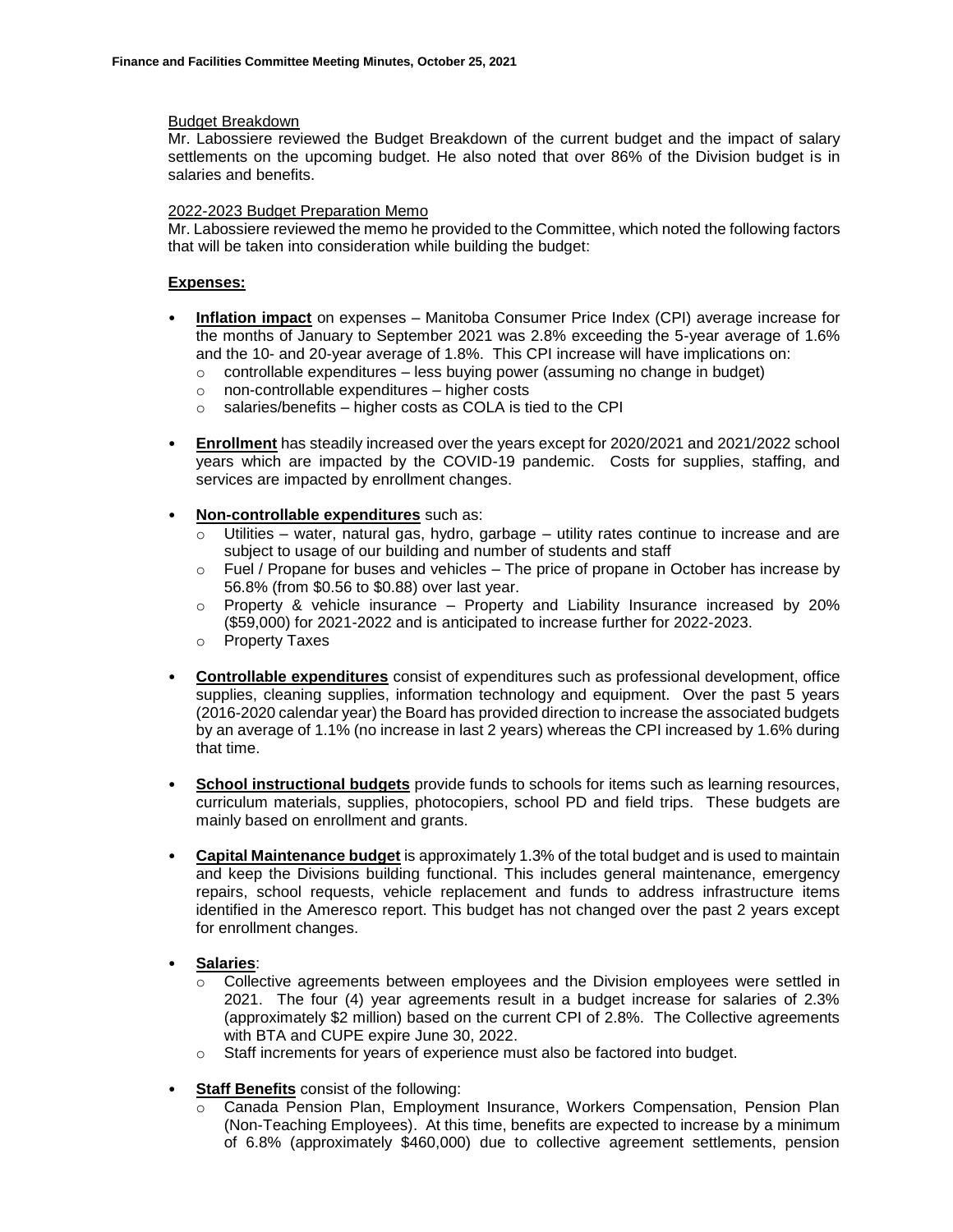changes and CPP increases in employer contribution and yearly maximum pensionable earnings.

 $\circ$  Leaves – parental, maternity, personal days, other leaves, sick time, substitute costs.

#### **Revenue:**

- **Enrollment**: changes in enrollment impacts funding to the Division.
- **Provincial Funding**: Grants, Equalization (based on non-supportable expenditures and property tax base), Tax Incentive Grant (TIG) phased out over 6 years (reduction of \$308,002 annually) was suspended for 2021-2022.
- **Revenue from other sources**: Revenue from other School Divisions, First Nations and Private Organizations have been impacted by COVID-19.
- **Special Requirement**: Last several years the Special Requirement has been capped at 2%, if it remains at 2% this would amount to \$1,003,374.
- **Special Levy**: Local property taxes collected through the Municipal Government and implications of budget increases from prior years (43.5% in current year, 56.5% in following year). For 2021-2022, the Minister directed school divisions to freeze their education property taxes and provided a Property Tax Offset Grant (\$468,740) equivalent to a 2% increase on the Special Requirement.
- **Property Assessment and Growth** in Brandon affects the mill rate/school taxes paid by property owner.

#### **Other Factors:**

- **Accumulated Surplus**: The unallocated surplus balance as of June 30, 2021 is \$145,031 or 0.13% of the 2020-2021 Operating Budget. This amount is lower than the 2% requirement of operating budget as set out in Board Motion 129/2012.
- **Capital Reserves**
- **Comparisons** to Provincial Average and Similar Divisions

The Committee agreed to bring forward the following recommendation for the 2022-2023 preliminary Budget Preparation:

## **Recommendation:**

That the following guidelines be initiated for the 2022-2023 Preliminary Budget Preparation:

- a) Inflationary increases be provided as advised by suppliers for non-controllable expenditures, e.g.: employee benefits, insurance, fuel/propane for school buses, taxes and utilities;
- b) No increase for controllable services and supplies;
- c) No increase for the school instructional supply budget;
- d) No increase for the Capital and Maintenance Budget;
- e) The 2022-2023 Budget provide for enrollment change.